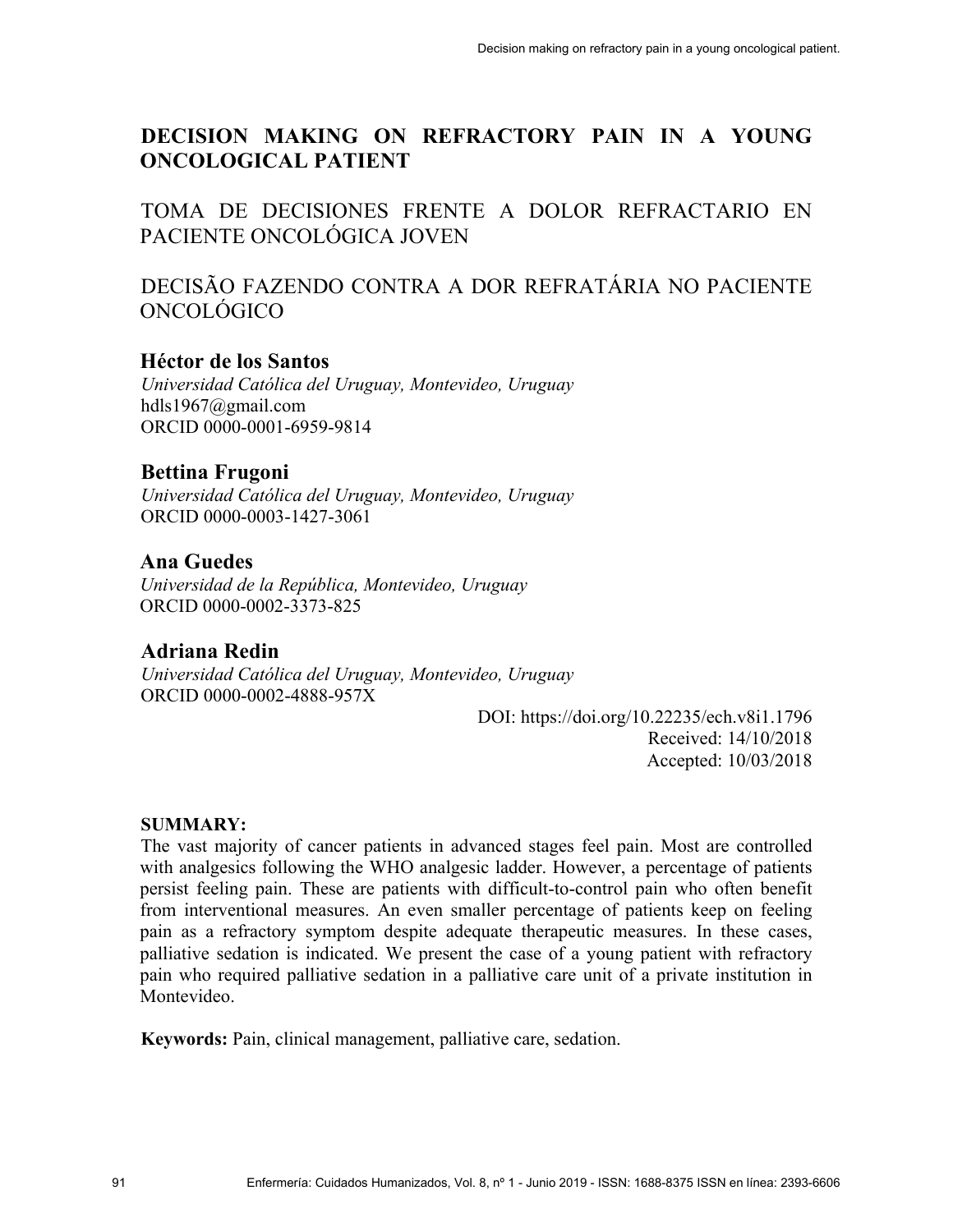#### **RESUMEN:**

La gran mayoría de los pacientes oncológicos en etapas avanzadas presentan dolor. La mayoría de éstos son controlados con analgésicos siguiendo la escalera analgésica de la OMS. Sin embargo, un porcentaje de pacientes persisten con dolor. Estos son pacientes con dolor de difícil control que se benefician muchas veces de medidas intervencionistas. Un porcentaje aún menor de pacientes mantiene el dolor como síntoma refractario a pesar de las medidas terapéuticas adecuadas. En estos casos está indicada la sedación paliativa. Se presenta aquí el caso de una paciente joven con dolor refractario que requirió sedación paliativa, en una unidad de cuidados paliativos de una institución privada de Montevideo.

**Palabras clave:** Dolor, gestión clínica, cuidados paliativos, sedación.

#### **RESUMO:**

A grande maioria dos pacientes com câncer em estágios avançados têm dor. A maioria destas dores são controladas com analgésicos, de acordo com a escada analgésica da OMS. No entanto, uma porcentagem de pacientes continua sentindo dores. Estes são pacientes com dor de difícil controle que frequentemente se beneficiam de medidas de intervenção. Uma porcentagem ainda menor de pacientes mantêm a dor como um sintoma refratário, apesar das medidas terapêuticas adequadas. Nestes casos, a sedação paliativa é indicada. Apresentamos o caso de uma paciente jovem com dor refratária que precisou de sedação paliativa em uma unidade de cuidados paliativos de uma instituição privada em Montevidéu.

**Palavras-chave:** Dor, manejo clínico, cuidados paliativos, sedação.

### **INTRODUCTION**

Pain, according to the International Association for Study of Pain (IASP) is defined as unpleasant sensory and emotional experience associated, or not, with actual or potential tissue damage described as a function of that damage. It has a great impact on the quality of life and a devastating effect on the terminally ill patient. When it is not relieved, it becomes the center of the person's life. Total pain affects the integrity of the person and can be seen as the tip of an iceberg, under which there are various physical, emotional, social and spiritual factors (1). The pain of difficult control may be due to its intensity, development of drug tolerance, inability to increase the dose due to side effects, to having special characteristics such as pain that is not sensitive to opioids, neuropathic pain or the sympathetic pain maintained, the incidental pain, or those instances where the emotional component predominates (2). Pain in patients under palliative care represents more than a nociceptive sensation and includes aspects related with the human condition, such as personality, affectivity, emotions, and psychosocial relationships (3). Sometimes this total pain becomes a symptom of difficult control, despite the adequate intervention of the entire palliative care team: psychologist, social worker, doctors, nurses, and it often becomes a refractory symptom, in which palliative sedation should be performed (4).

The case presented below is that of a young woman, mother of three girls, who comes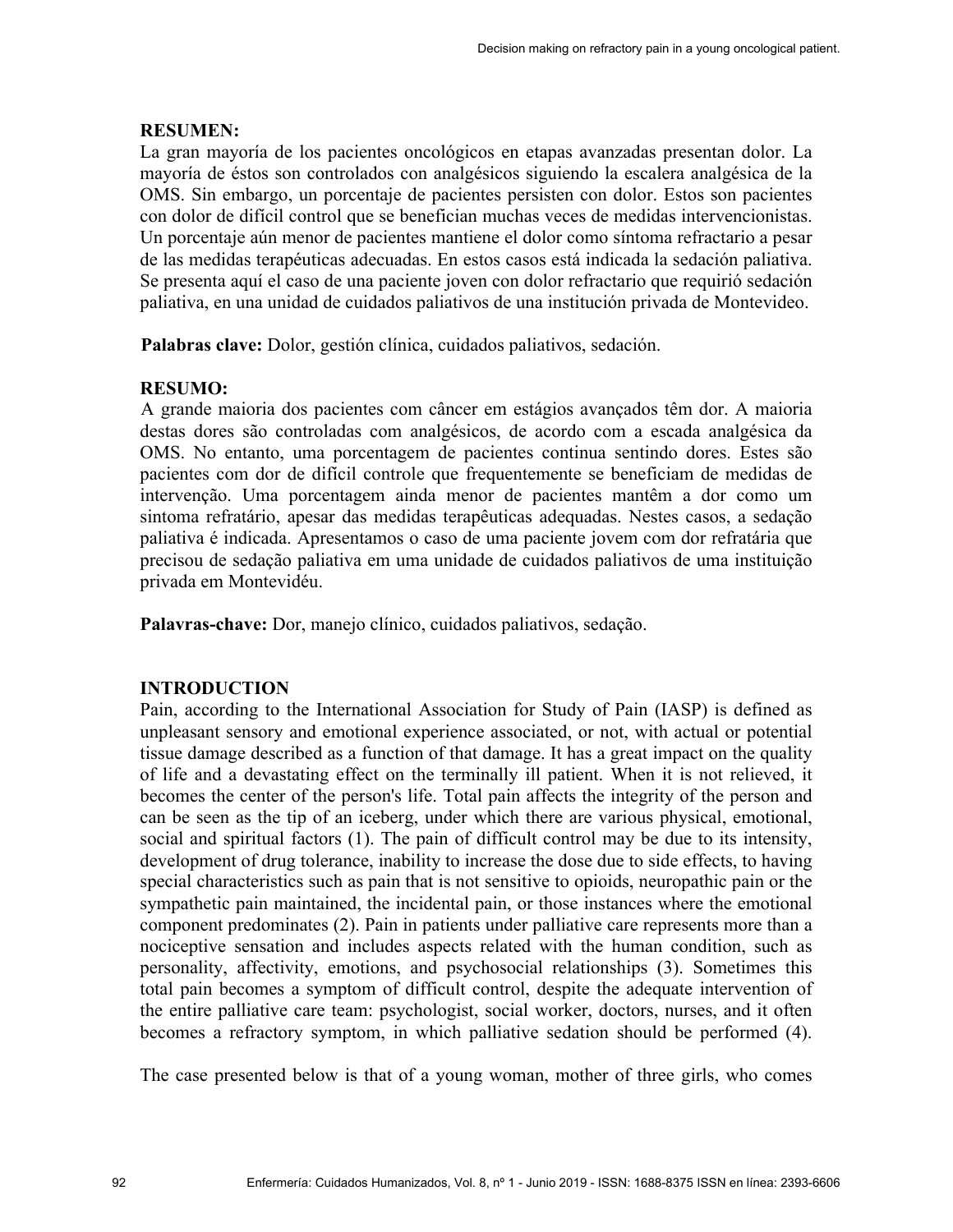from a low socioeconomic status. Total pain is diagnosed and must be sedated because it is refractory despite the interventions received, which we considered were adequate.

### **Description of the case**

Female patient, 33 years old. No previous personal or family history. Lives with her partner and three daughters of 13, 3 years and 18 months. Receives a pension for sickness. Her partner, unemployed, is the primary caregiver. Her mother helps in caring for her daughters. Intervened in January 2016 (31 years old) due to a pigmentary lesion in her lower right limb, attending the puerperium of her third daughter (Pereira Rossell Hospital). The pathological anatomy shows a malignant melanoma of nodular histological type, Breslow 5 mm, Clark IV, margins compromised, with no deep involvement. A computerized axial tomography (CAT) scan is requested (3/16/2016) which shows encephalic, pulmonary, hepatic, bony, mammary, adrenal, peritoneal, inguinal and subcutaneous secondarism. Radiation therapy holocranial and spinal from T1 to T3 is started with good tolerance. In June 2016 begins the first series of chemotherapy with cisplatin, dacarbazine and vinblastine. Three series are performed with good tolerance. A new CAT scan was performed, which evidenced a decrease in brain, liver and lung lesions. Two more series are indicated with good tolerance.

In December 2016 a bilateral segmental mastectomy was performed (pathological anatomy: melanoma metastasis). In January 2017 the sixth series takes place. CAT of the skull and face is requested for a painful tumor in the lower jaw that reports a lytic lesion of the lower to the left maxilla compromising soft tissue. BAT of abdomen and pelvis reports no injuries in liver. Lithic lesion of sacrum. Consultation is requested with a radiotherapist who performs analgesic RT in the maxilla with good pain control. In March 2017 a severe spine pain is partially calmed with NSAIDs. Analgesia is adjusted, dexamethasone is added orally and a new CAT scan of the spine is requested, reporting: known lesion in T2, lytic lesion at the level of the posterior arch of T10 with compromise of the spinous process and both laminae. Extensive lytic lesion at sacral aileron level. Analgesic RT is again performed and then new QT with dacarbazine as monodrug. After that first cycle, severe thrombocytopenia. Consultation at 72 hs due to intense headache and tendency to sleep. Enter the Intensive Treatment Center for left temporal hematoma. Good evolution As a sequel, it maintains lower right limb paresis. Upon discharge (May 31, 2017) she is referred to the Palliative Care service. Until her admission we do not know what type of analgesia she has received and at what dose, since we do not have her previous medical history. We only have the oncological follow-up that refers to "good" or "bad" pain control. On admission to the service the symptoms were controlled with Dipirone with codeine (dipyrone 500 mg plus codeine 10 mg) every 8 hours, dexamethasone 24 mg/day and pregabalin 75 mg/day. Lactulose is added, 10 c every 12 hours, bisacodyl 5 mg every 8 hours and metoclopramide 10 mg every 8 hours.

The pain remains under control for two months. She is visited weekly by a palliative care doctor and biweekly by a psychologist. In those first interviews, although she knows her illness and sometimes mentions the prognosis, she prefers not to talk about it (avoidance). An interview was also carried out with the team´s Social Assistant, who contacted her eldest daughter high school to make them aware of the situation, and with the CAIF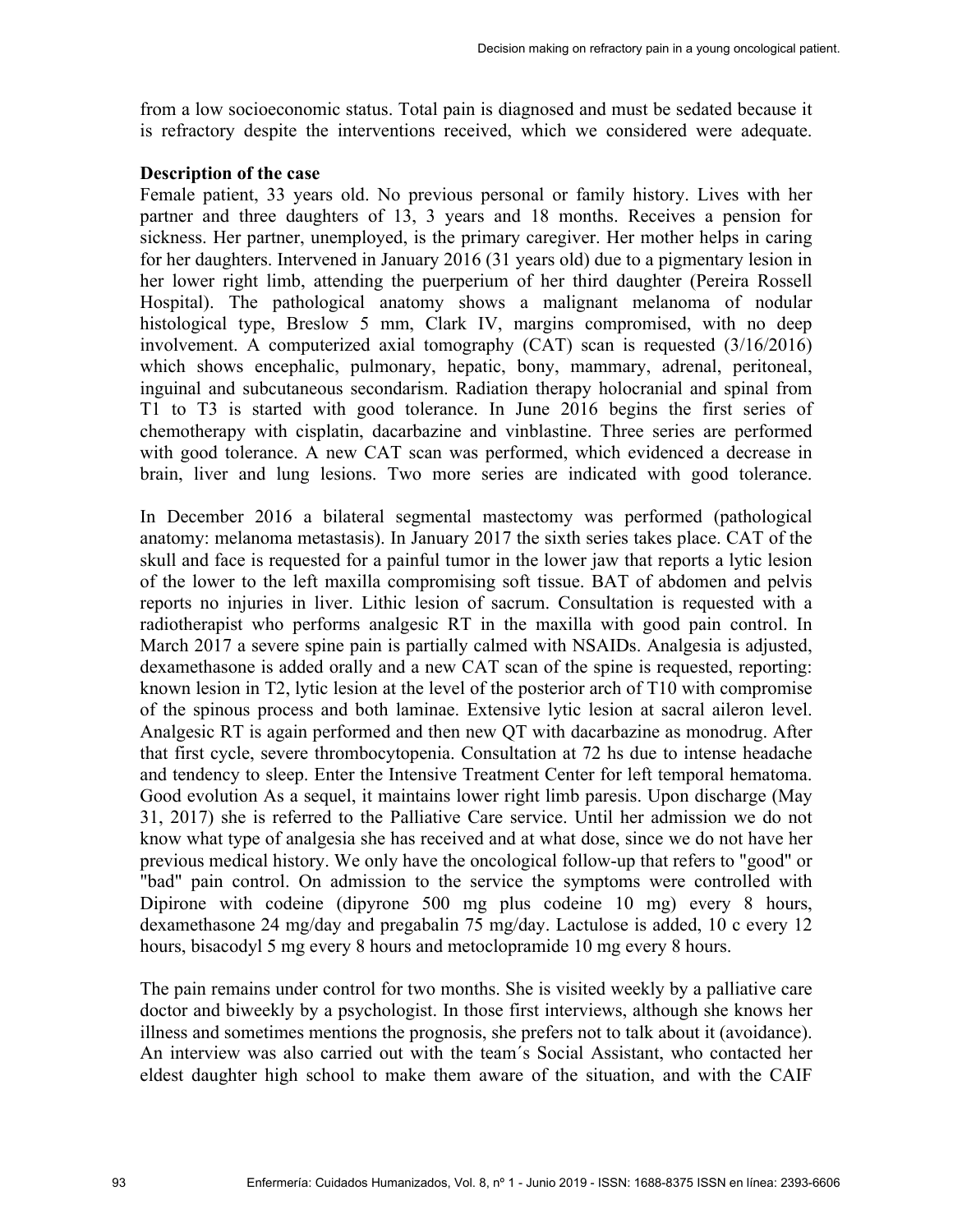(Center for Attention to Children and the Family) of the zone so that the eldest daughter can be seen by the school psychologist and her two younger daughters can attend the CAIF on mornings and afternoons, receiving three meals at the school. The patient has an ECOG 2-3 until then.

She gets out of bed to the couch, cleans herself with help, even performs some simple tasks inside her home. Two months after the first consultation, she reported increased pain in MID, neuritic type irradiated to the sole of the foot, without paresthesias. Analgesia is increased and immediate release morphine is indicated as oral solution, 10 mg every 4 hours (60 mg oral morphine per day) plus rescues (10 mg if pain is present) and 150 mg pregabalin at night. The rest of the medication stays the same (laxatives and antiemetics). It improves the pain control, but in 72 hs intense abdominal pain is added, colic type, with predominance of inferior hemiabdomen, which does not subside with rescues. Consultation with the emergency department, confirming fecaloma and acute urinary retention. A bladder catheter is put in place. Suspecting spinal cord compression, her hospitalization is indicated for studies. The patient refuses, not wanting to leave her daughters. A treating oncologist is consulted about the possibility of RT for pain control and treatment of probable compression, but it is contraindicated because she has already received maximum doses.

In 24 hours the pain increases. Analogic visual pain 10/10, of similar characteristics. Enters Sanatorium and starts with subcutaneous morphine, with rapid dose escalation up to 160 mg/day in 48 hours, in a continuous infusion pump. Continues with laxatives and antiemetics, and evacuation enemas are added as needed. Little pain control. After 72 hours, rapid rotation of morphine to methadone sc 30 mg/day<sup>1</sup>, in continuous infusion pump plus adjuvants, dexamethasone 24 mg sc/day and pregabalin, 75 mg in morning and 150 mg at night. Rescues with methadone 5 mg sc/dose are made, scaled up to 60 mg/day in 72 hours, in a continuous infusion pump, plus adjuvants. Magnetic resonance imaging (MRI) performed, which reports total substitution of the sacrum. Pain therapist is consulted regarding possibility of interventional measures for pain control, but the team discards them.

Doses continue to escalate, without elements of intoxication, but pain control are not achieved, AVS 8-9/10. Very distressed by pain and separation of their daughters. The team's psychologist interview shows a great component of anguish for the future of their daughters. The social worker arranges that her husband can have legal custody of her eldest daughter (fruit of another relationship), alleviating some of her anguish. In this stage, she clearly states that he knows her short-term prognosis, sometimes expressing anger against the disease. She doesn't want her daughters to see her (even though visits had been authorized at any time).

Due to lack of methadone ampoules in the pharmacy, and since oral intakes are

 $1$  EDOM (Equivalent Dose of Oral Morphine) 320. Metadone, would be10:1. Dose is reduced by 30%. In this case the reduction was smaller.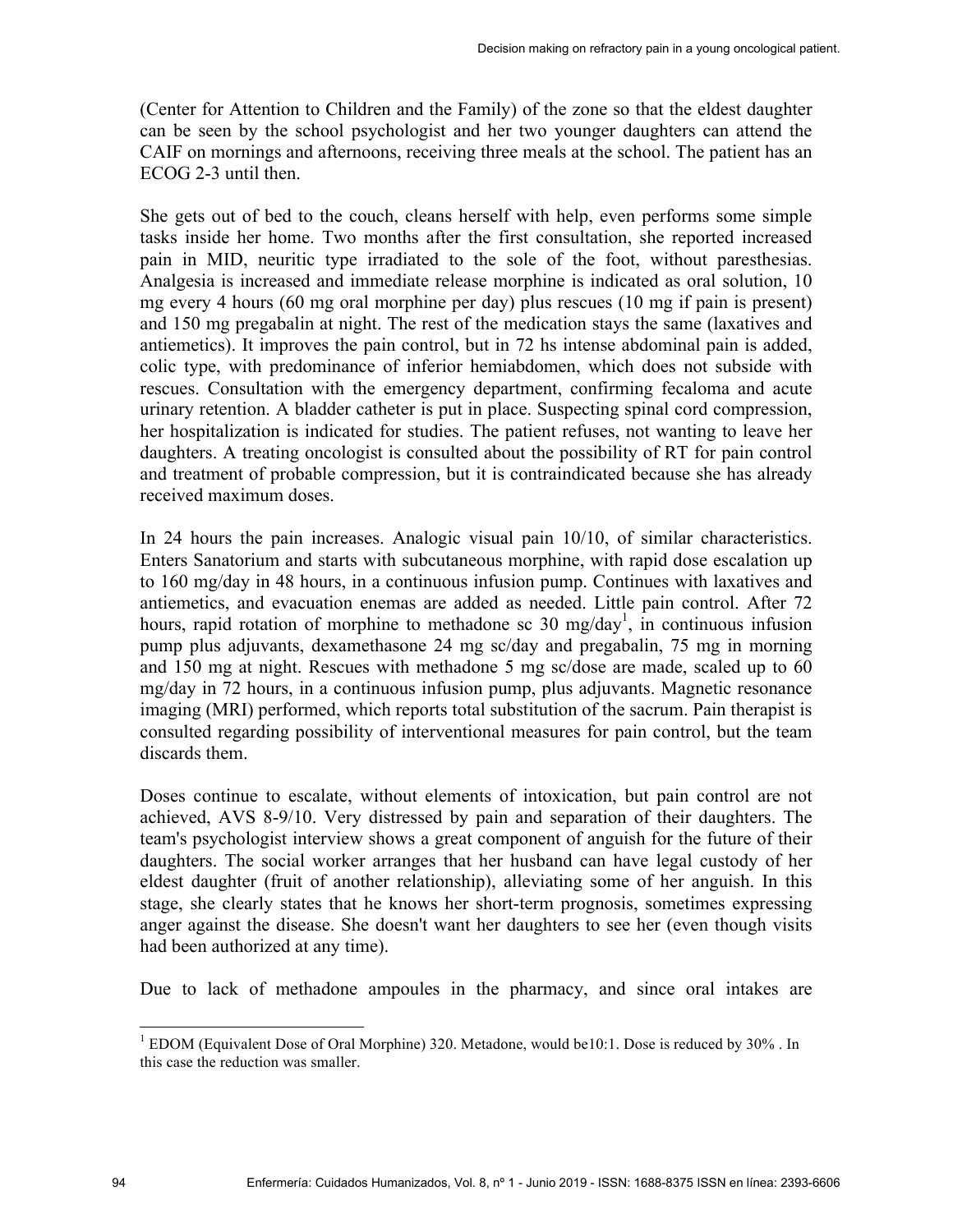decreasing, a new rotation must be made to morphine, 400 mg/day in continuous infusion pump. Midazolam 15 mg/day, metoclopramide 30 mg/day, ranitidine 150 mg/day, and hyoscine butylbromide 60 mg/day are added to the pump. Rescues are made with morphine 10 mg when needed, and also dexamethasone, 24 mg/day. In 48 hours doses are increased for uncontrolled pain (up to 6 daily rescues), up to 500 mg sc/day by continuous infusion pump. At that time, the patient starts a tendency to sleep, although in moments of awakening she is lucid.

The pain cannot be controlled despite all these interventions and continues with severe pain (AVS 9/10). Seven days after the rotation pain control is not achieved. Patient and family are consulted and team members decide to initiate palliative sedation for total pain refractory to treatment. Start midazolam 30 mg sc/day in continuous infusion plus rescues of 7.5 mg if Ramsay less than  $3^2$ . Scale up to 90 mg sc/day. Patient dies after 72 hours.

#### **DISCUSSION**

Relatively old studies reported the incidence of cancer related pain at around 50-80% (5). In more recent communications, lower figures are reported, 24-60% in populations under active treatment, and higher incidence, 60-90%, in a population with advanced or terminal illness (6-8). These figures speak for themselves of the magnitude of the problem, especially taking into account the high prevalence and improvement in cancer survival figures in our times (9).

Symptomatic pain relief can be achieved in a good number of patients following the directives established in the different clinical guidelines, such as those of the World Health Organization (WHO) and those developed by different scientific societies of palliative care or oncology (10). The presence of pain and its inadequate management in patients with cancer has been documented extensively (11). In 2007 a meta-analysis was published that incorporated 52 studies, with a representative population of oncological patients in different clinical situations: after a curative treatment, during antitumor treatment, patients with metastatic disease and terminally ill patients. It was found that the prevalence is variable depending on the definition of pain used, but in any case it is higher than 50% in all types of cancer analyzed. In two recent systematic reviews, pain figures skyrocket to ranges of 62-86% in advanced stages of the disease (12, 13).

It was found that the following factors predicted a worse prognosis in terms of pain relief: intense psychological suffering, neuropathic pain, episodic pain, the need to increase the dose of opioids several times a week and a history of alcoholism or other drug addictions. In a series of almost 300 patients, in 93% of those who did not present any of these characteristics, adequate pain control was obtained, while in those presenting one or more of them, only 55% was obtained (14). From this data arises the Edmonton classification of pain prognosis (15).

<sup>&</sup>lt;sup>2</sup> Ramsay Sedation Scale: Grade1: patient is anxious and agitated. Grade 2: collaborative and oriented. Grade 3: Only responds to verbal orders. Grade 4: Asleep, responding to some auditive stimulus. Grade 5: Asleep, responding only to strong tactile stimulus. Grade 6: No response.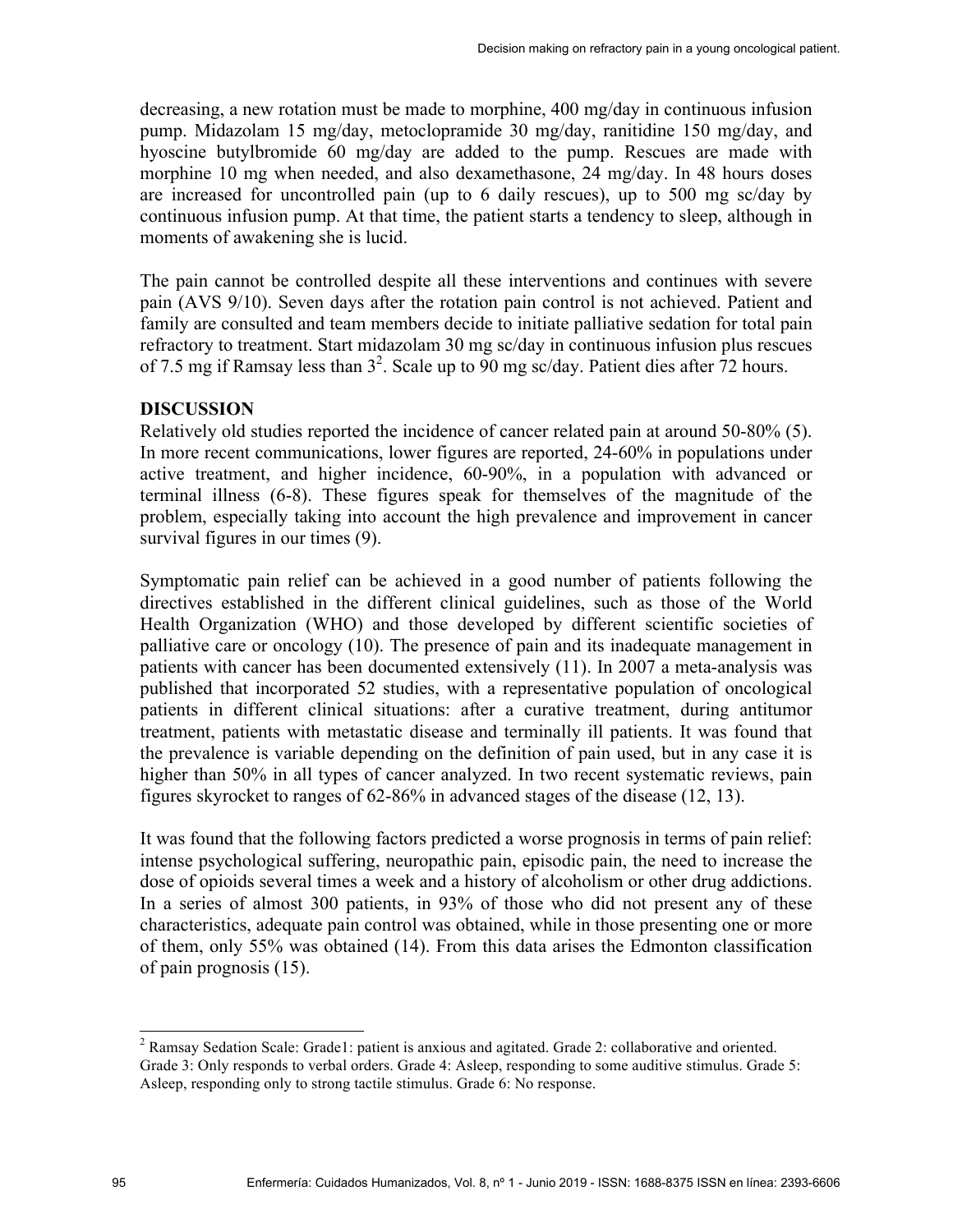The emergence of pain therapy units and palliative care services in both the public and private sectors has meant an important advancement, but it is not enough to cover all the needs of this group of patients and their families (16). The approach to oncological pain remains a challenge, from a medical and ethical point of view.

The patients and very often the relatives refuse to accept the treatment with major opioids, given its social connotation to identify it with the near death. There are many myths about the use of these drugs, but the most deeply rooted in the population is that the analgesia itself triggers death.

Total pain is defined as that pain that becomes the center of a person's life, because it contains physical, emotional, social and spiritual elements (1). Flexibility is the key to pain control in patients. Patients are dynamic, depending on their stage, responses to therapy and personal preferences, so pain control must also vary. Despite having an impeccable strategy, with standardized and validated protocols, there are patients whose pain cannot be controlled. Up to 15% of oncological pain is resistant to morphine, requiring specific techniques for the treatment of pain units.

The majority of patients manage pain control with the measures recommended by the WHO. However, 10 to 20% of patients with advanced cancer do not manage to control pain, either due to the pathophysiology of the pain or due to the inability to absorb or administer drugs due to the disease itself or due to intolerance to opioids (17).

Therapeutic palliative sedation is defined as the deliberate administration of drugs, in the doses and combinations required, to reduce the consciousness of a patient with advanced or terminal disease, as necessary to adequately alleviate one or more refractory symptoms and with their explicit consent, implicit or delegated (18). According to the Palliative Sedation Guideline of the PRCPEX (Extremadura Regional Program of Palliative Care), for sedation to be considered ethical and legally lawful, it must meet certain conditions:

- There must be a refractory symptom
- The etiology of the symptom, established treatments and resistance to the same should be recorded in the clinical history.

• Must be intended to alleviate suffering using appropriate drugs at appropriate doses and proportionate to the symptom we want to relieve (minimum effective dose).

• The dose and combination of drugs should be adjusted to the reduction of consciousness sufficient for the relief of the symptom. The monitoring of the patient's response is essential to achieve relief.

• The patient's informed consent must always be obtained. If the patient cannot give consent, he can consider the one expressed by someone in the family in whom the patient has been able to delegate.

• There must be an interdisciplinary evaluation, provided by trained professionals and always under their direction.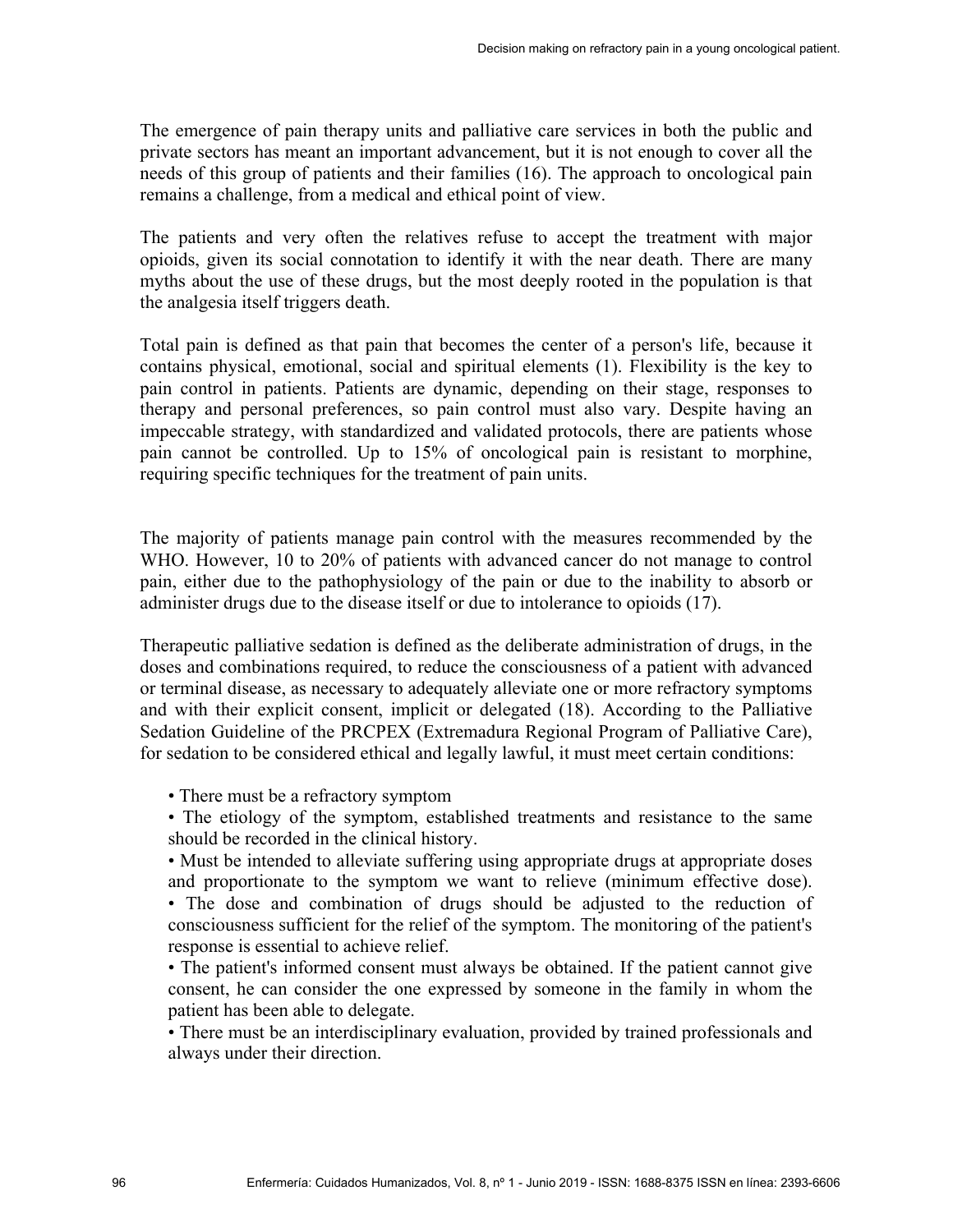There is no evidence that palliative sedation shortens life (19). The term "refractory" should be applied to those symptoms that can not be adequately controlled despite the best efforts to apply treatments that do not compromise the patient's conscience (20). The diagnostic criteria for refractory symptoms include that the physician must perceive that invasive and non-invasive procedures are incapable of providing adequate relief, or that they are associated with an intolerable morbidity for the patient, or that it is unlikely to improve the symptoms in a patient in a reasonable time. The implication of this term is that the pain may not be adequately relieved and that sometimes sedation may be necessary to adequately relieve the symptom.

In Uruguay there is a palliative sedation protocol in the Manual "Palliative Care. Symptom Control" of the National Palliative Care Plan. Palliative sedation is defined as "deliberately lowering the level of consciousness by administering appropriate drugs in order to avoid intense suffering caused by one or more refractory symptoms." Emphasis is placed on palliative sedation as a medical indication (21). It defines a refractory symptom as "one that can not be adequately controlled with the available treatments, applied by expert doctors, within a reasonable period of time and in the short, agonizing phase" (22).

Pain is generally " linked to massive tissue destruction by the tumor, which can not be controlled with protocolized analgesic treatment." To start palliative sedation, the following requirements must be met: the patient must have a documented terminal illness, death is imminent, there is a refractory symptom that determines suffering and that there is written, verbal or delegated consent to the family. Sedation should be indicated by the attending physician, analyzed with the head of the service, ensure the provision of medication and inform the patient of the procedure (and/or family) (18, 23).

The purpose of this work aims to highlight the importance of giving interdisciplinary care, avoiding unnecessary suffering to the patient and his family, and the early introduction of palliative care in cancer patients, at any age, at any stage of the disease and concomitantly with the onco-specific treatment. We know that young patients are later referred to palliative care and often receive more aggressive treatments, even if they are futile (24).

The intolerable and refractory character to the treatment of this situation forces in many occasions the assistance team to indicate the patient's sedation. In general terms, a good death is death without pain and without other poorly controlled symptoms, which is not prolonged artificially, with the company of family and friends, with the possibility of having been adequately informed about the disease, participating in making decisions, choosing where you want to die (home or hospital) and counting in each case with adequate health support (25). Palliative sedation is not euthanasia and the differences are in the objective, the process and the result (23).

late after a neurological complication. While we know that early introduction to the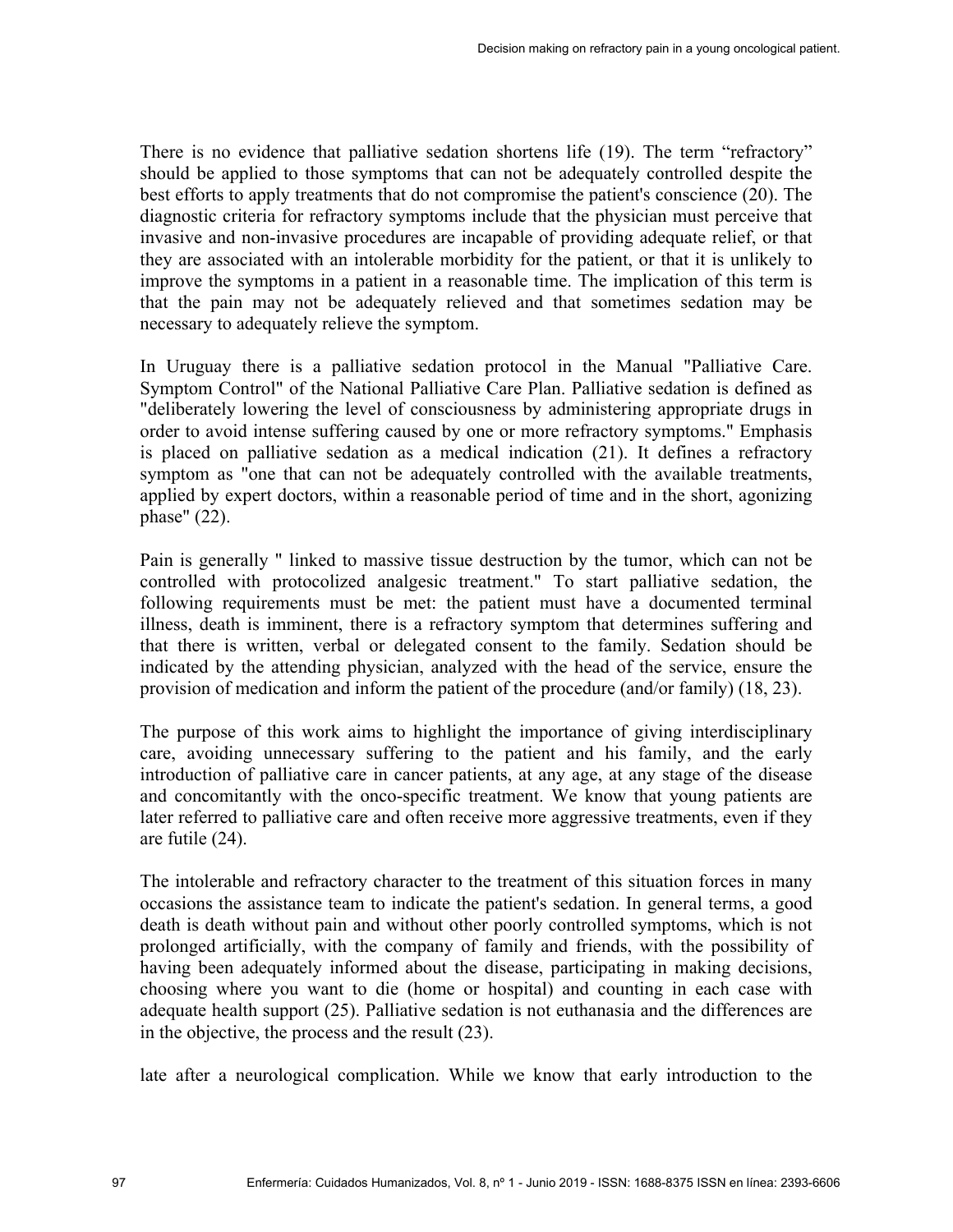palliative care team does not change the patient's prognosis, it is proven that it improves the quality of life. While she was treated she made use of her autonomy, defining what was beneficial for her and her family. She was treated in a multidisciplinary team attending to all needs. We will focus the following paragraphs on the symptom, its treatment and the road leading to her sedation.

The causes of sedation described in the literature are delirium, dyspnea, pain, hemorrhage, nausea - vomiting, and psychological. Broeckaert in Germany in year 2000 obtained the following results as causes of sedation: 39% delirium, 38% dyspnea, 22% pain, 8.5% hemorrhage, 6% nausea and vomiting and 21% psychological (26). In 2008, the palliative care unit of the Central Hospital of the Armed Forces, in Montevideo, Uruguay, found that the causes of sedation were 60% delirium, 17% dyspnea, 45% pain, 0% hemorrhage, 2% nausea and vomiting and 0% psychological (23).

 The analgesic escalation followed WHO protocols, reaching the third step with the use of strong opioids and adjuvants, needing to rapidly increase doses and rotation to higher potency opioids with less undesirable effects, since the symptom could not be controlled. Interdisciplinary work was done with Psychologist and Social Worker, since it was a total pain, which had to be addressed from all areas. At this point of refractory oncologic pain, invasive treatment was considered in consultation with anesthesiologists of pain therapy, but it was ruled out by the patient since she did not want new interventionist therapies and that, given the extent of the injuries and that the patient had received high doses of RT, these were not possible.

At this time, with a very short life expectancy and a refractory symptom, palliative sedation was proposed to the patient and her family. It was verbally consented by the patient (who remained lucid) and was accepted by her mother and her partner . It was indicated by two of the treating doctors, who had known the patient and her family for several months and tried to coordinate the palliative care team of the institution.

Sedation with midazolam was started without withdrawing the analgesic drugs that she had already been receiving parentally. In this case the basic requirements to initiate sedation were met: the patient had an advanced oncological disease, in terminal stage. She had a refractory symptom (total pain). Verbal consent was obtained from the patient and sedation was indicated by the attending physician in consensus with the rest of the team.

#### **CONCLUSIONS**

Although pain is a common symptom in patients with advanced oncological disease and in most cases we manage to control it, there is a percentage of patients who do not respond or respond badly to the usual therapy.

We must always keep in mind in our patients those personal and pathological factors that can indicate that we will be facing a patient with pain that is difficult to control. Keeping these risk factors in mind and knowing the resources that we have can be decisive in defining a difficult pain as refractory. This pain can have, besides the physical component, a psychological, social, spiritual component, which sometimes turn into a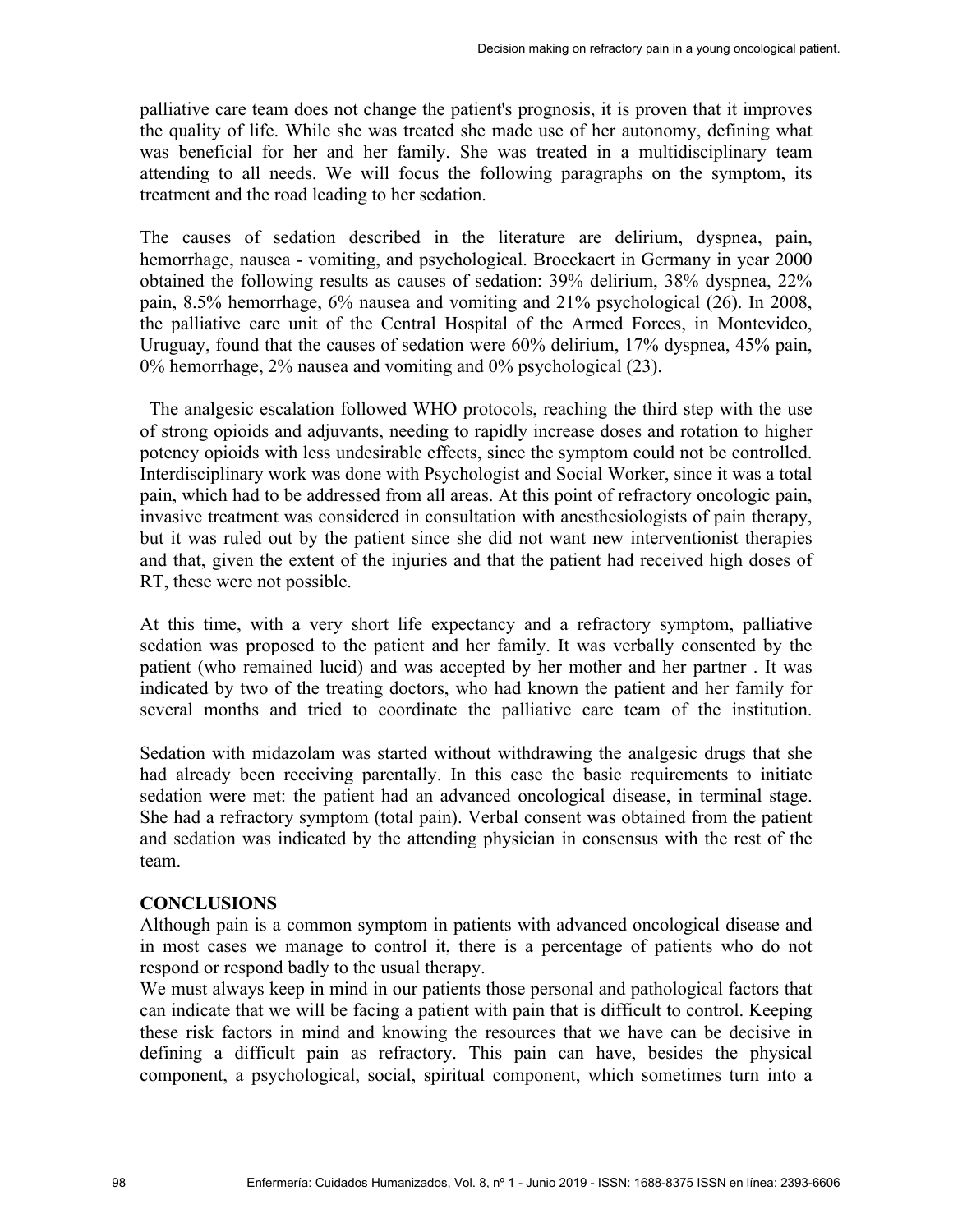total pain, which must be addressed by all the members of the team. This total pain may also be refractory to treatment. If all the diagnostic and therapeutic steps are followed and we apply the national and international guidelines for palliative sedation, we must bear in mind that total pain must also receive palliative sedation and constitutes another therapeutic step to alleviate a symptom.

#### **Acknowledgment**

We want to acknowledge K.F. and her family, who taught us so much in the course of her illness. It was an honor to accompany them.

### **BIBLIOGRAPHICAL REFERENCES**

1 López-Sánchez JR, Rivera-Largacha S. Historia del concepto de *dolor total* y reflexiones sobre la humanización de la atención a pacientes terminales. Rev Cienc Salud. 2018;16(2):340-356.

2 Paredes, M. Qué hacer ante un dolor de difícil y rebelde. Paliativos sin Fronteras. Internet 2010. ( Consultado 12 de julio de 2018) disponible en: http://paliativossinfronteras.org/wp-content/uploads/Dolor-dif%C3%ADcil-Marin.pdf 3 Krikorian, A. & Limonero, J. T. (2015). Factores asociados a la experiencia de sufrimiento en pacientes con cáncer avanzado. Avances en Psicología Latinoamericana, 33(3), 423-438.

4 A.S. Strömgren,M. Groenvold,M.A. Petersen,D. Goldschmidt,L. Pedersen,M. Spile. Pain characteristics and treatment outcome for advanced cancer patients during the first week of specialized palliative care, J Pain Symptom Manage., 27 (2004), pp. 104-113

5 R.G. Twycross. The terminal care of patients with lung cáncer, Postgrad Med J., 49 (1973), pp. 732-737.

6 Van den Beuken M.H. Everdingen,J.M. De Rijke,A.G. Kessels,H.C. Schouten,M. Van Kleef,J. Prevalence of pain in patients with cancer: A systematic review of the past 40 years, Ann Oncol., 18 (2007), pp. 1437-1449.

7 Di Maio,C. Gridelli,C. Gallo,L. Manzione,L. Brancaccio, S. Barbera. Prevalence and management of pain in italian patients with advanced non-small-cell lung cancer Br J Cancer., 90 (2004), pp. 2288-2296.

8 A.S. Strömgren,M. Groenvold,M.A. Petersen,D. Goldschmidt,L. Pedersen,M. Spile. Pain characteristics and treatment outcome for advanced cancer patients during the first week of specialized palliative care, J Pain Symptom Manage., 27 (2004), pp. 104-113.

9 C.E. DeSantis,C.C. Lin,A.B. Mariotto,R.L. Siegel,K.D. Stein,J.L. Kramer. Cancer treatment and survivorship statistics, 2014, CA Cancer J Clin., 64 (2014), pp. 252-271.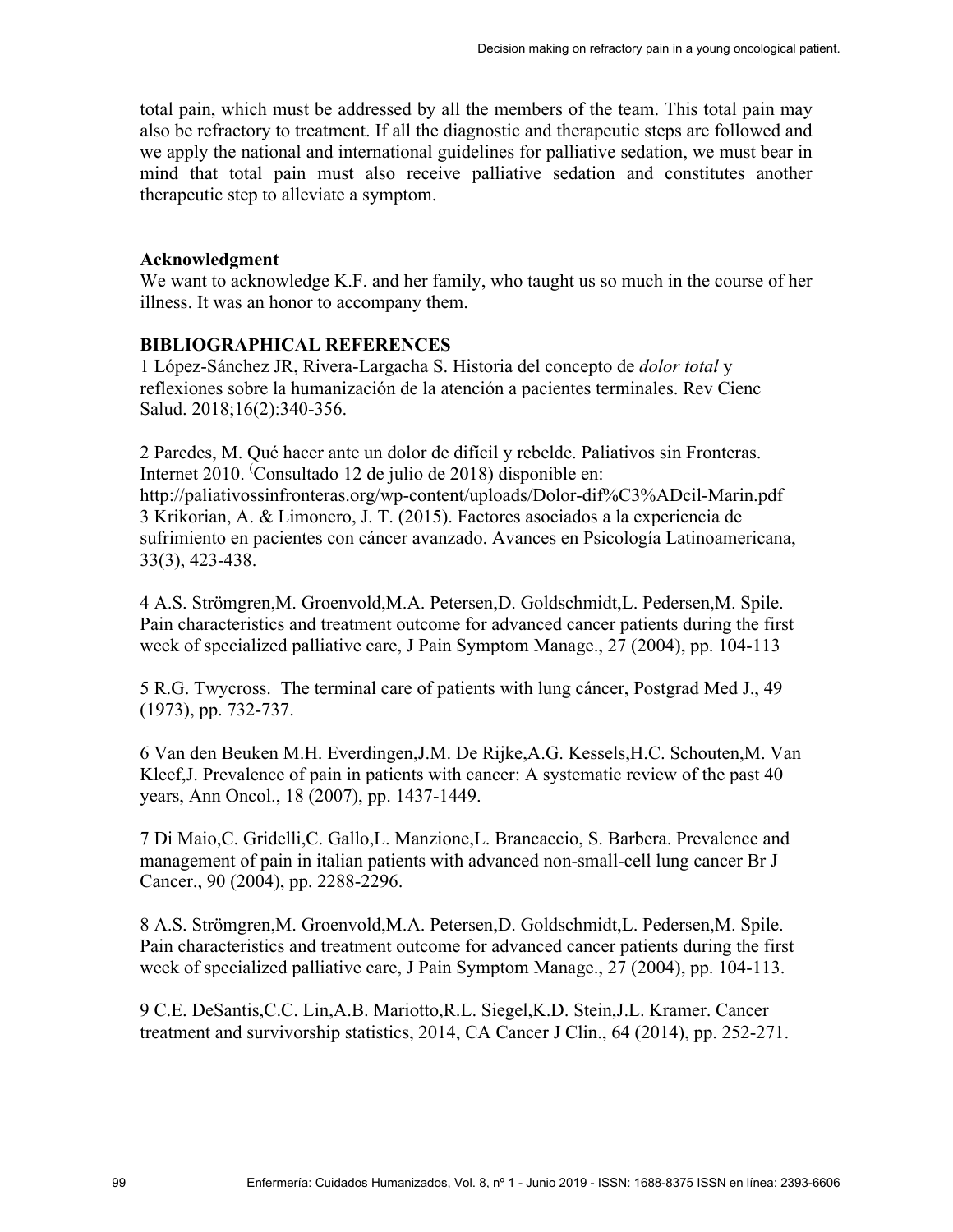10 S. Mercadante,F. Fulfaro, World health organization guidelines for cancer pain: A reappraisal , Ann Oncol., (2005), pp. v132-v135.

11 H. Breivik,N. Cherny,B. Collett,F. De Conno,M. Filbet,A.J. Foubert. Cancer-related pain: A pan-european survey of prevalence, treatment, and patient attitudes, Ann Oncol., 20 (2009), pp. 1420-1433.

12 M.H. Van den Beuken-van Everdingen,J.M. De Rijke,A.G. Kessels,H.C. Schouten, M. Van Kleef,J. Patijn. Prevalence of pain in patients with cancer: A systematic review of the past 40 years Ann Oncol., 18 (2007), pp. 1437-1449.

13 S.C. Teunissen, W. Wesker,C. Kruitwagen,H.C. De Haes,E.E. Voest,A. De Graeff. Symptom prevalence in patients with incurable cancer: A systematic review. J Pain Symptom Manage., 34 (2007), pp. 94-104.

14 Bruera E, Schoeller T, Wenk R, MacEachern T, Marcelino S, Hanson J, et al. A prospective multicenter assessment of the Edmonton Staging System for cancer pain. J Pain Symptom Manage 1995; 10:348-355.

15 Bruera E, Kuehn N, Miller MJ, Selmser P, Macmillan K. The Edmonton Symptom Assessment System (ESAS): a simple method for the assessment of palliative care patients. J Palliat Care. 1991 Summer;7(2):6-9.

16 World Health Organization. Cáncer pain relief. 2nd. ed. Geneva: World Health Organization, 1996.

17 McHugh ME1, Miller-Saultz D, Wuhrman E, Kosharskyy B. Interventional pain management in the palliative care patient. 2013. International Journal of Palliative NursingVol. 18, No. 9.

18 Sánchez, M.A. Cuervo, M.A, Sanchez, R. Varillas, Mª.P., et all. Guía clínica. Sedación paliativa del PRCPEX. Secpal. (consultado julio de 2018) disponible en: http://www.secpal.com/%5CDocumentos%5CBlog%5Cguia-de-sedacion.pdf

19 Casas-Martínez ML, Mora-Magaña I. ¿La sedación paliativa acorta la vida de los pacientes? pers.bioét. 2017; 21(2): 204-218.

20 Cherny N. I., on behalf of the ESMO Guidelines Working Group. ESMO Clinical Practice Guidelines for the management of refractory symptoms at the end of life and the use of palliative sedation. *Annals of Oncology*, Volume 25, Issue suppl\_3, 1 September 2014, Pages iii143–iii152.

21 Gómez Sancho, M. Ojeda Martin, M. Cuidados Paliativos. Control de síntomas. Las Palmas, gran Canaria. Hospital universitario de gran Canaria. 2009. (consultado julio de 2018) 47(2) se consigue en: